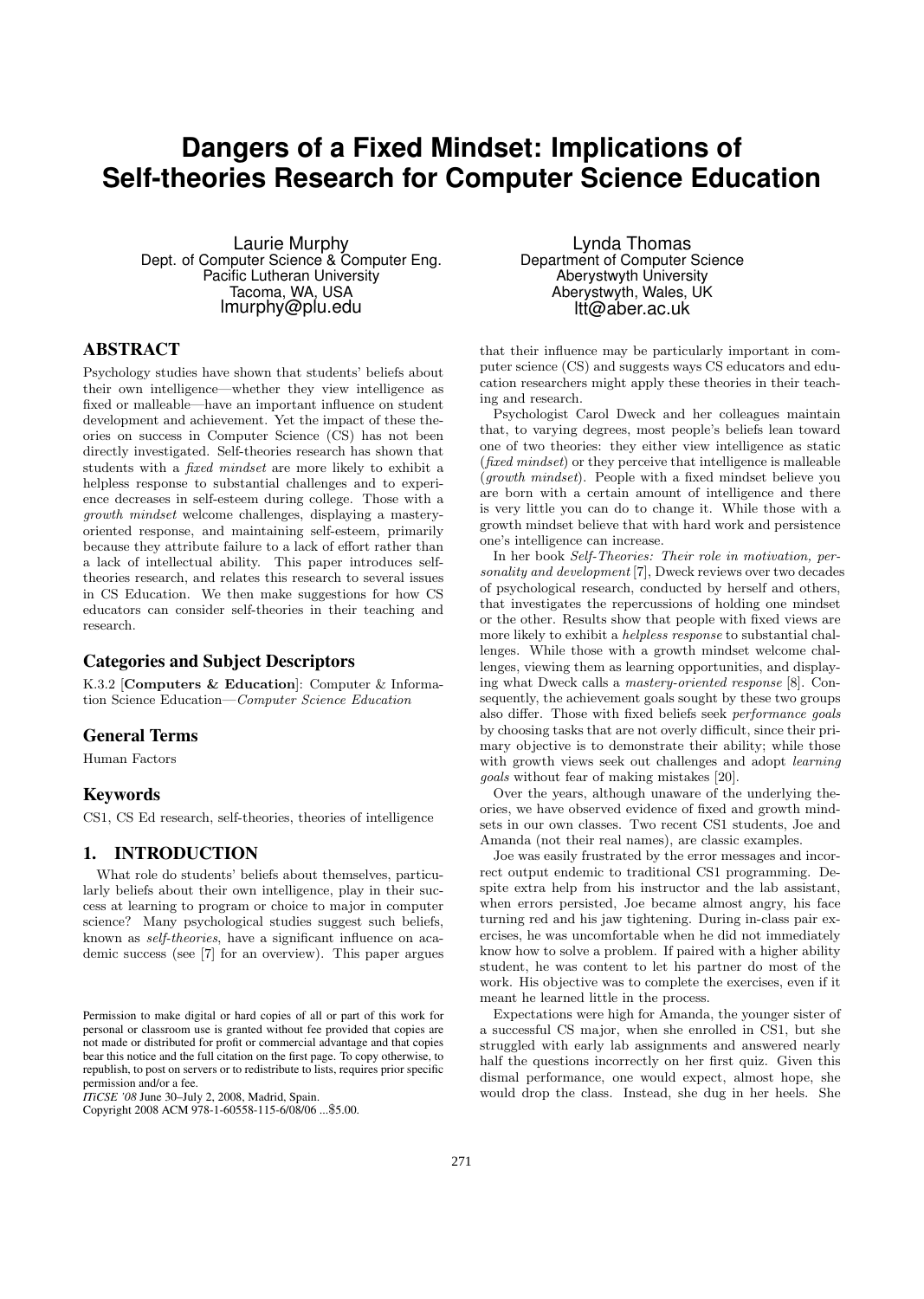consistently completed the reading assignments, began the homework the day it was posted and emailed her instructor with questions. When error messages scrolled across her screen she calmly and deliberately debugged each one, often with a smile on her face. She graciously accepted help when she was struggling and became study partners with a more advanced student who enjoyed helping her classmates.

Why do students such as Amanda work harder following setbacks, take bugs in stride, and easily give and receive help from their peers? Why do those resembling Joe quickly become frustrated and give up, often without accepting offers of help? With much effort (and in Joe's case stress and anxiety) Joe and Amanda both passed CS1. However, the quality of their learning experiences, and of their instructor's experience teaching them, was remarkably different. Realizing such differences may well stem from students' theories of intelligence was a real "Aha!" moment for us.

Not only does research on self-theories offer a viable explanation for Joe and Amanda, the most exciting results show that theories of intelligence can be changed, at least temporarily, and through a continued and compelling message, may be alterable in the long term [3]. Particularly relevant for CS are interventions which have decreased the mathematics gender gap for middle school girls [5] and diminished susceptibility to stereotype threat and improved academic performance for African American college students [3].

Although theories of intelligence are relevant in any discipline, difficulties inherent in learning to program and cultural views of computer science suggest self-theories may be even more important for CS. The next section discusses how research on self-theories and findings from CS education research support this position. It is followed by a discussion of teaching implications and recommendations for future research to investigate this assertion.

# 2. ARE SELF-THEORIES RELEVANT IN COMPUTER SCIENCE EDUCATION?

In this section, we examine how the concept of self-theories interacts with several issues in CS Education.

## 2.1 Learning to program

Despite considerable debate over the relationship of programming to CS education (e.g., [13]), most CS students begin their studies by taking an introductory programming course. These students face many challenges and a barrage of negative feedback: unfamiliar tools and environments, cryptic syntax and runtime error messages, and incorrect output caused by elusive logic errors. While students with a growth mindset view errors and obstacles as opportunities for learning, those with a fixed mindset are likely to interpret excessive negative feedback a as a challenge to their intelligence and to avoid similar situations in the future [7].

An early investigation of novices [19] described strikingly similar behaviors: it depicted *stoppers*, who "appear to abandon all hope of solving the problem on their own" (p265), harboring fear of the machine and doubt in their abilities, which "become a threat to self-esteem and one's standing with peers and teachers." (p267) On the other hand, movers proceed by modifying their code continuously with some success, although *extreme movers* make so many changes so impulsively as to become ineffective and "in [their] own way, disengaging from the problem." (p267) The study also

linked behaviors of movers and stoppers with students' attitudes toward making mistakes: "Some novices seem to take the inevitable occurrence of bugs in stride, while others become frustrated every time they encounter a problem." (p267)

Similar risk avoidance and strategy abandonment have been linked with a fixed mindset in studies with school children [8]. One also found that, in the face of failure, 80% of mastery-oriented children maintained their problem-solving abilities and over 25% even improved, teaching "themselves new, more sophisticated hypothesis-testing strategies."(p258)

These results suggest it is worth investigating whether the ability to cope effectively with programming challenges, or the tendency to exhibit a helpless response to such obstacles, is correlated with intelligence theories. If they are, then interventions designed to encourage students toward a more malleable mindset may help improve CS1 performance and positively influence retention in CS.

#### 2.2 Female enrollment in CS

To compound the difficulties of learning to program, cultural views reinforce a fixed view of intelligence by supporting beliefs that one only "belongs" in a course or discipline if he or she possesses an innate ability (i.e., "a gift") and when learning is effortless. Such views are especially discouraging for women students[16], who often enter introductory CS classes with less computer-related experience than men. Consequently, they may have to work harder to succeed at first, and even when high marks are achieved, the fact that they needed to work so hard to attain them can diminish their sense of accomplishment.

Research investigating female students in a pre-med calculus course (see [6] for a discussion) found that viewing mathematical ability as a gift "not only can make women vulnerable to declining performance, but it can also make them susceptible to stereotypes, so that when they enter an environment that denigrates their gift, they may lose the desire to carry on in that field." (p50) On the other hand, if you believe "ability can be cultivated through your efforts, then the stereotype is less credible." (p50)

Research has also shown that, although high-IQ girls tend to out perform all other groups in elementary school, they are also more likely to have a fixed mindset. As a consequence, they are less inclined to seek out challenges [7]. Research investigating fifth graders' ability to cope with confusion (discussed in [6]) reveals additional gender-related concerns. When presented with confusing material at the outset of learning a new task, "bright girls did not cope well. In fact, the higher the girl's IQ, the worse she did. This did not happen to boys. For them, the higher their IQ, the better they learned. The confusion only energized them." (p47)

Not surprisingly, the transition to middle school is more difficult for students who believe intelligence is fixed [5]. They are less able to adapt to increasing challenges and their math grades are more likely to decline. Negative impacts associated with fixed beliefs are in line with the tendency of fewer female high school students to enroll in Advanced Placement (AP) computer science classes. They may also be why the women students we want to attract to CS classes in college tend to avoid them.

Investigations into students' perceptions of the malleability, or innateness, of CS ability, and whether these views differ for male and female students, could shed light on the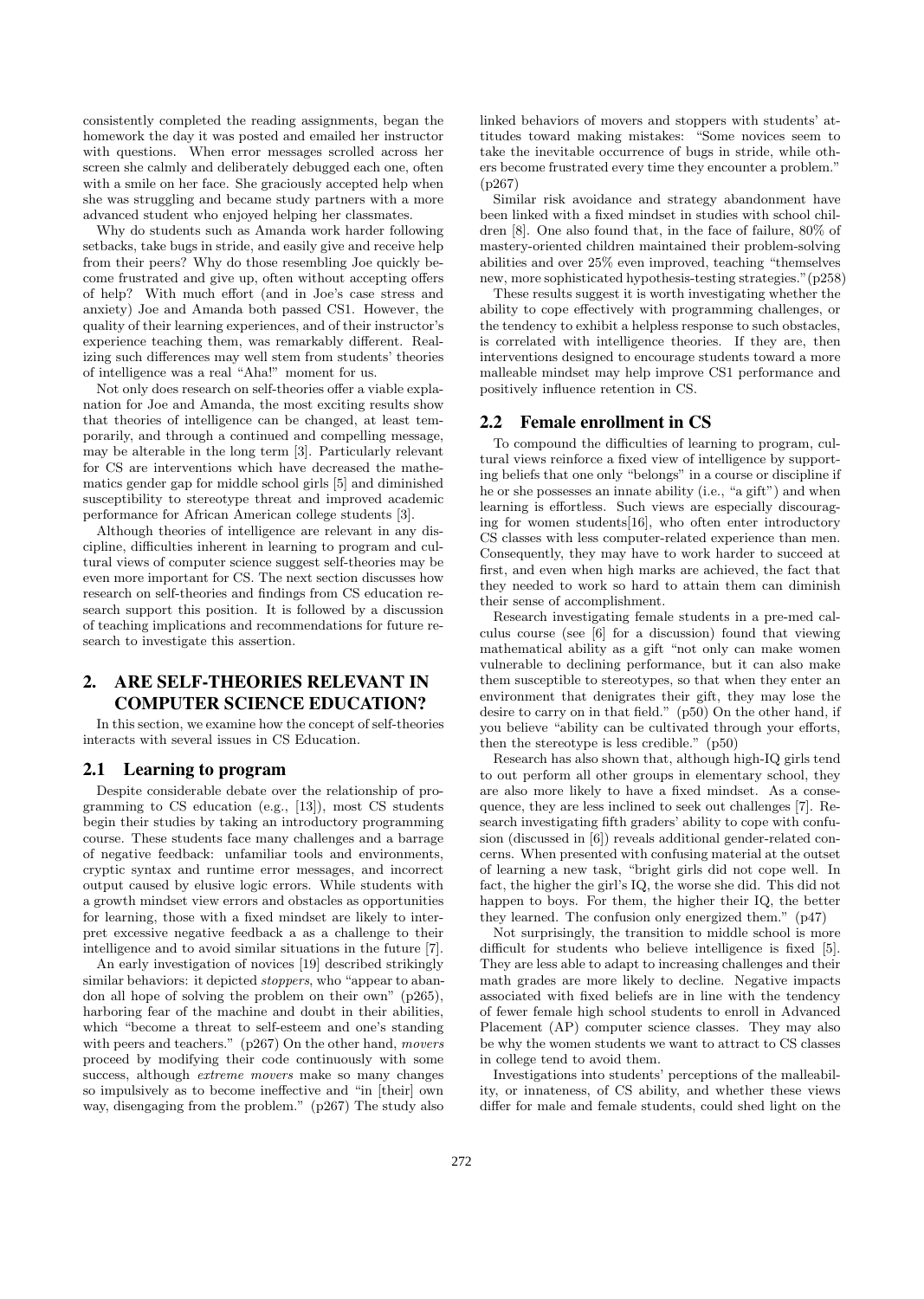CS gender gap. One would expect students who think CS ability is innate to base their choice to study CS on whether or not they believe they possess this so-called "geek gene".

## 2.3 Collaborative work

Collaborative work, and pair-programming in particular, offers a promising approach to attracting a more diverse group of students to CS. Pair-programming has been shown to boost confidence, improve retention, increase program quality and heighten students' enjoyment [17]. Students with a growth mindset "feel good about their abilities when they help their peers learn" [7, p42]. However, because those with a fixed mindset feel smartest when they out perform others, they are less likely to value collaborative learning [7].

A study assessing the self-theories of engineering undergraduates [2] found correlations between students' growth tendencies and positive beliefs in both group work and the value of creative potential in an engineering context. This suggests theories of intelligence are important for students' development in professional practice skills (outlined in [1]) which include teamwork, innovation and creativity.

It is worth investigating the apparent contradiction between findings from computer science education that suggest pair-programming can help retain women in the major [17] with those from self-theories research that show high-IQ girls are more inclined toward a fixed mindset and that those with fixed views have less interest in collaborative learning[7].

#### 2.4 Defensive classroom climate

Defensive patterns of classroom communication mirror behaviors of a fixed mindset. Those who believe intelligence is fixed seek validation and judge and label others [7]. Such practices are exhibited in CS by students who ask "pseudoquestions" so they can demonstrate their programming knowledge, and by instructors who accord special status to students with previous experience [10]. These sorts of behaviors "can contribute to difficulties in both the recruitment and retention of women in CS [. . . ] compounding women's sense of isolation and/or outsider status in a major where they comprise only about a quarter of the students" [10, p15].

Examining classroom discourse through the lens of selftheories could reveal helpful insights for decreasing defensiveness and improving support for women and other underrepresented students in CS.

#### 2.5 Psychological success factors

CS education researchers have studied a number of psychological factors that may be related to success in introductory CS. Wiedenbeck [22] observed that self-efficacy, an individual's judgment of their ability to perform a task within a domain, was positively correlated to performance. She also noted that "Individuals with high self-efficacy believe that they can succeed in challenging tasks. Accordingly, they are motivated to attempt such tasks, and they apply their best efforts to achieve them." [22, p14] A study by Bergin and Reilly [4] looked at both self-efficacy and motivation and observed that intrinsic motivation had a strong correlation with programming performance, as did self-efficacy. They did not, however, establish the nature of this link.

Self-theories research, which has linked theories of intelligence to motivation and self-esteem [7], may shed light on results from CS education. Findings suggest that learners with a fixed mindset are motivated by performance goals and maintain their self-esteem by appearing smart. Some even go so far as to withhold effort in the face of a difficult task, known as self-handicapping, to preserve the belief that they could have done well had they chosen to participate [7].

# 3. TEACHING IMPLICATIONS—MOVING TOWARD MALLEABILITY

The previous section indicates that many current issues in CS education could helpfully be considered in light of self-theories research. It suggests that CS teachers should: "1) appreciate the significance of self-theories for student learning; 2) be able to infer whether students are inclined towards fixedness or malleability; and 3) possess strategies for encouraging 'fixed' students to move towards malleability." [23, p29] In this section we present a model for helping students adopt a malleable view of intelligence. It is based on differences in how students with fixed and growth mindsets tend to react to the difficulty of what is to be learned.

Psychologist Lev Vygotsky argued that learning is most effective when tasks are slightly more difficult than students can accomplish on their own but that can be achieved with scaffolding, or targeted help and guidance, from a teacher or a peer. In other words, students learn best when pushed slightly beyond their independent capabilities into what Vygotsky called the zone of proximal development (ZPD) [21]. Working within the ZPD is most effective when the teacher and the student have a malleable view of intelligence [23]; when both are inclined to believe in the student's capacity to develop and when the student is likely to accept scaffolding from a teacher who is willing to provide it.

Figure 1 shows the shifts required to move fixed inclinations toward malleability. Along the top we see how a student with a fixed mindset reacts to known tasks that can already be done or understood, to attainable tasks within the ZPD, and to unattainable tasks that currently cannot be understood. Along the bottom, we see how responses linked with a growth mindset differ. The following considers how a teacher can facilitate malleability within each of these zones.

## 3.1 A malleable view of known tasks

At times focusing on what students can already do is appropriate; exams and quizzes assess how well teachers are teaching and students are learning. Furthermore, focusing on what is known does not necessarily mean highlighting that which is easy. In fact, students with a fixed mindset feel smartest when they accomplish difficult tasks, particularly if they do so quickly or the tasks are too challenging for their peers [7]. Students with a growth mindset respond well to performance tasks when their purpose is explicit and they are not too easy. Otherwise, such tasks are likely to be perceived as a waste of time since no learning has occurred.

A technique that may help is to focus on learning goals whenever possible. For example, instead of prefacing goal statements with "To be able to  $\ldots$ " or "To demonstrate skill at  $\dots$ " use "To learn how to  $\dots$ " or "To practice ...". Studies investigating the effects of goal orientations in a difficult college chemistry course [11] found that students who agreed more strongly with learning goals (e.g., "In my classes I focus on developing my abilities and acquiring new ones.") and less with ability goals (e.g., "In school I am focused on demonstrating my intellectual ability.") were more likely to engage in deep processing of course material and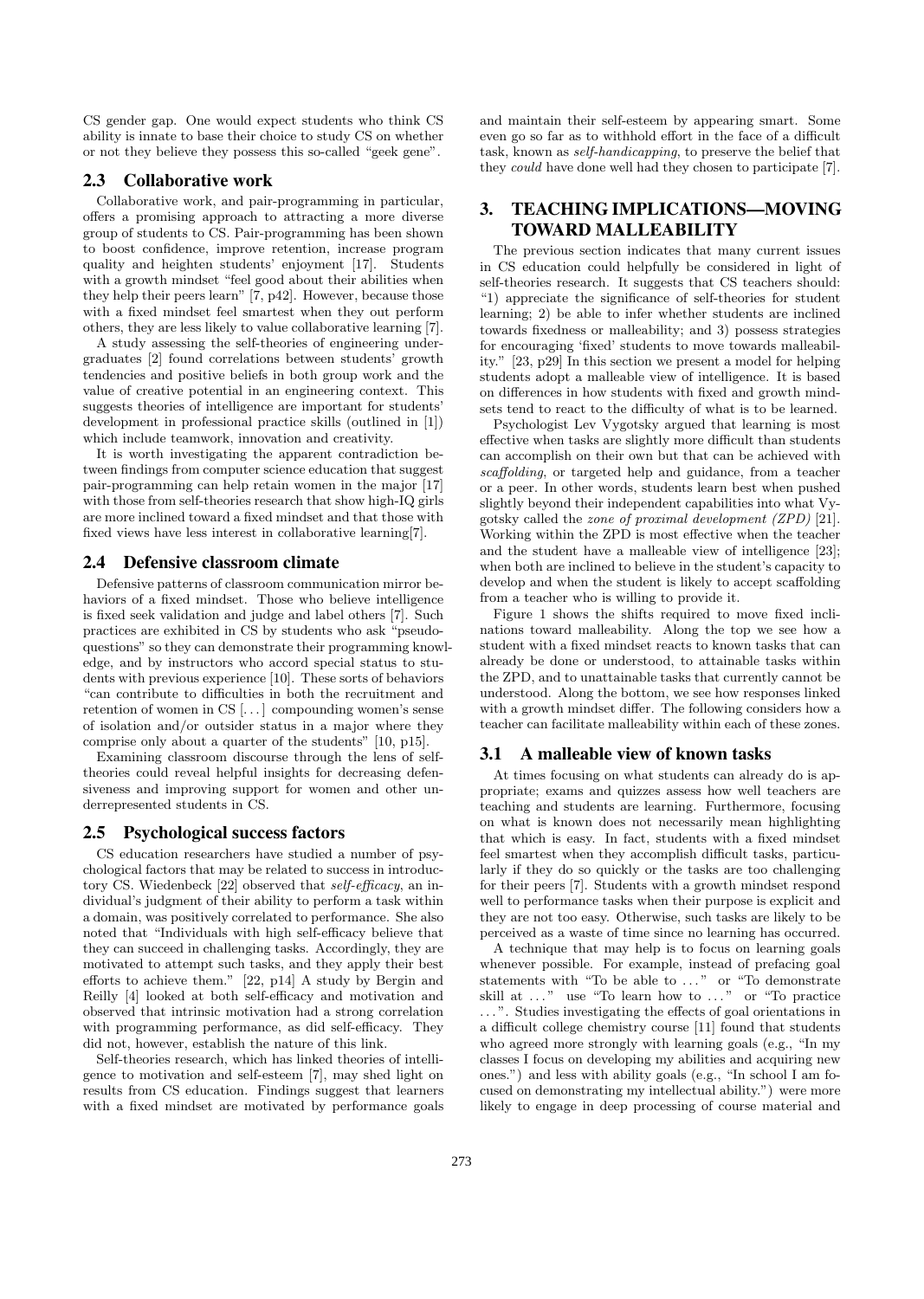

Figure 1: Moving students from a fixed to a malleable view of intelligence

had "higher intrinsic motivation, higher grades, and greater improvement over time." (p550)

Figure 1 suggests encouraging a student with a fixed mindset who feels "smart" when working on known tasks, to believe he or she should feel "bored" instead. This seems counterintuitive. However, if the objective is to encourage a malleable way of thinking, that is essentially what Dweck[7, p121] suggests:

When a student has done something quickly, easily, and perfectly . . . we should apologize to the student for wasting his or her time with something that was not challenging enough to learn anything from.

If this is the reaction when a CS1 student easily completes a lab assignment and hops up to leave before the rest of the class, it communicates that effort is expected and that mistakes offer opportunities for learning. Hopefully that same student will be less likely to have a "meltdown" when later assignments require substantially more effort.

#### 3.2 A malleable view of attainable tasks

Bridging the gap between what is known and what can be achieved (the ZPD) often requires a teacher to provide scaffolding by engaging, motivating and guiding the student. Scaffolding is more difficult when the student has a fixed view of intelligence and only feels comfortable working on tasks he or she can accomplish independently. To make matters worse, when faced with setbacks, students with a fixed mindset are less likely to accept offers of help [14].

Psychology research suggests students' abilities to cope with challenging tasks such as debugging could be improved by altering how bugs are presented; shifting students' view of them from something only to be avoided into opportunities for learning. Research with fifth-graders asked to perform a pattern recognition task [9, p7] compared those told "although you won't learn new things, it will really show me what kids can do" to those told "you'll probably make a bunch of mistakes, get a little confused, maybe feel a little dumb at times—but eventually you'll learn some useful things." When the first group also believed their skill at the task was low they exhibited a helpless response; they blamed mistakes on lack of ability and gave up seeking effective ways to overcome them. In contrast, the second group, whether they thought their ability was high or low, responded in a mastery-oriented manner; they sought more challenging tasks and used more sophisticated strategies.

Another way to encourage a mastery-response to challenges is to praise students for their effort rather than for their ability or intelligence. In [18], fifth-graders were told they had correctly solved at least 80% of a set of matrix problems. Half the students were then also told "You must be smart at these problems" while the others were given the feedback "You must have worked hard on these problems." After failure on a subsequent task, those praised for intelligence were less persistent, performed worse and enjoyed the task less than those praised for effort.

#### 3.3 A malleable view of unattainable tasks

Diverse student backgrounds and abilities make it nearly impossible to write assignments within the ZPD for all students in a class. This means some students will inevitably have to cope with seemingly impossible tasks.

Students with a growth mindset cope more effectively than those who have a fixed view because they attribute their difficulties to causes within their influence and maintain their focus on learning while continuing to apply effective strategies [7]. We can help "fixed" students by focusing on productive attributions for failure such as inappropriate strategies, poor planning or lack of effort (i.e., factors within the student's control).

Occasionally, teachers may give an assignment that is beyond the capabilities of most students in a class. It may be important to acknowledge when this has happened so students with fixed views will be less likely to blame themselves for failures. Negative effects may be mitigated by providing additional scaffolding, modeling effective strategies, and emphasizing what can be learned from the assignment.

# 3.4 What about teachers' theories?

Teachers' beliefs are also important to the educational process [23]. People who think intelligence is malleable are more likely to help others [7], and personnel management research [20] has shown that managers with growth views receive better evaluations on the quantity and quality of their employee coaching.

A study of CS instructors' perceptions of student difficulties revealed that, for some students, success stems from an inexplicable, intrinsic ability—they just "get it" [15]. This is natural given variations in students' backgrounds and low success rates in many introductory classes. However, teachers' beliefs about the malleability of students' abilities can have an influence on student success [23]. This suggests we should cultivate malleable views in ourselves by rejecting the